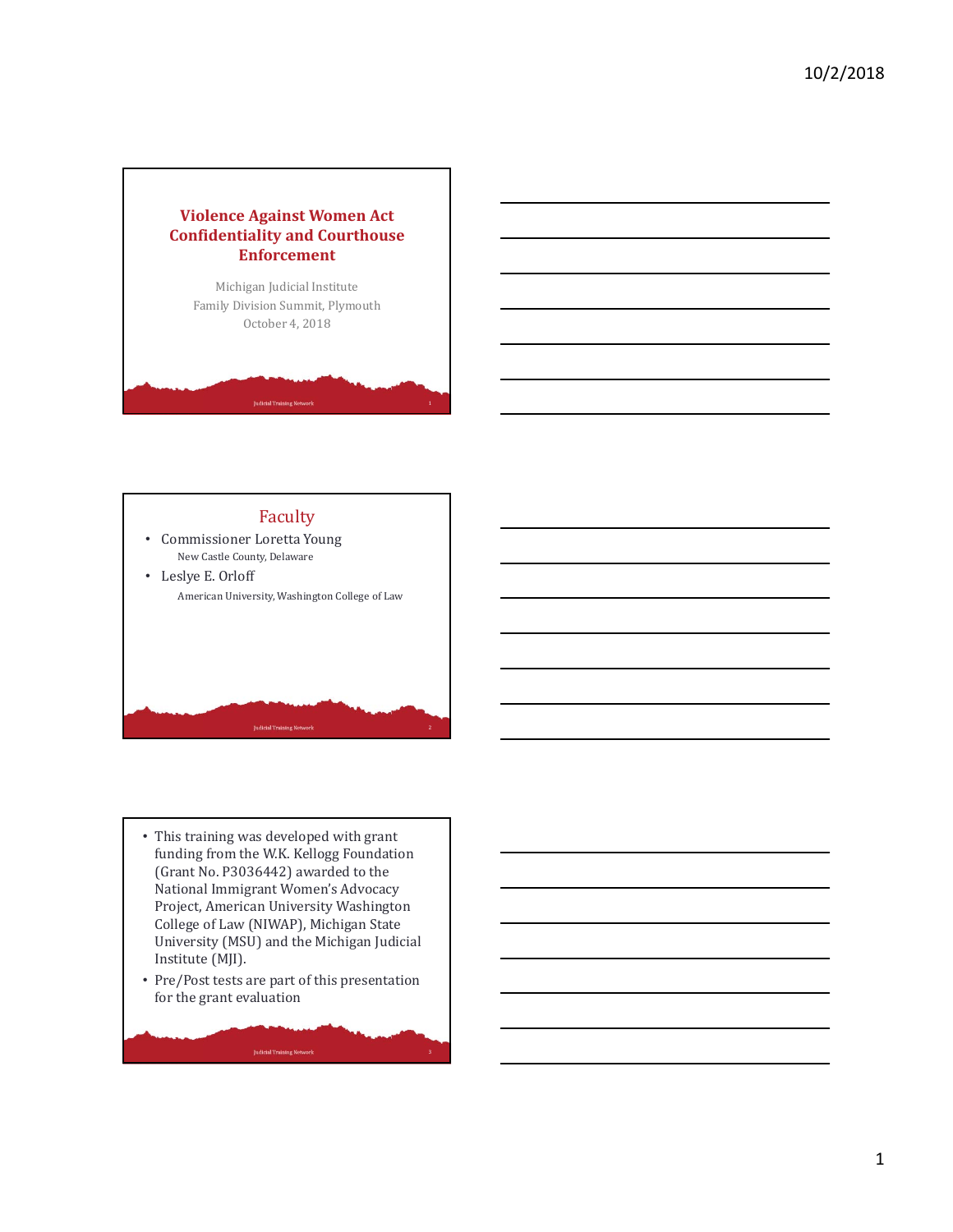# Learning Objectives

By the end of this webinar you, will be better able to:

- Understand the limitations federal laws, statutes, regulations and policies place on discovery and immigration enforcement at courthouses
- Identify litigants who are crime victims eligible for VAWA confidentiality protection
- Decide discovery motions in family court cases consistent with VAWA confidentiality
- Identify steps that can be taken if immigration enforcement occurs at your courthouses



#### Bipartisan VAWA Confidentiality Legislative History in VAWA 2005

- "In 1996, Congress created special protections for victims of domestic violence against disclosure of information to their abusers and the use of information provided by abusers in removal proceedings…"
- These provisions are designed to ensure that abusers and criminals cannot use the immigration system against their victims

**Judicial Training Network**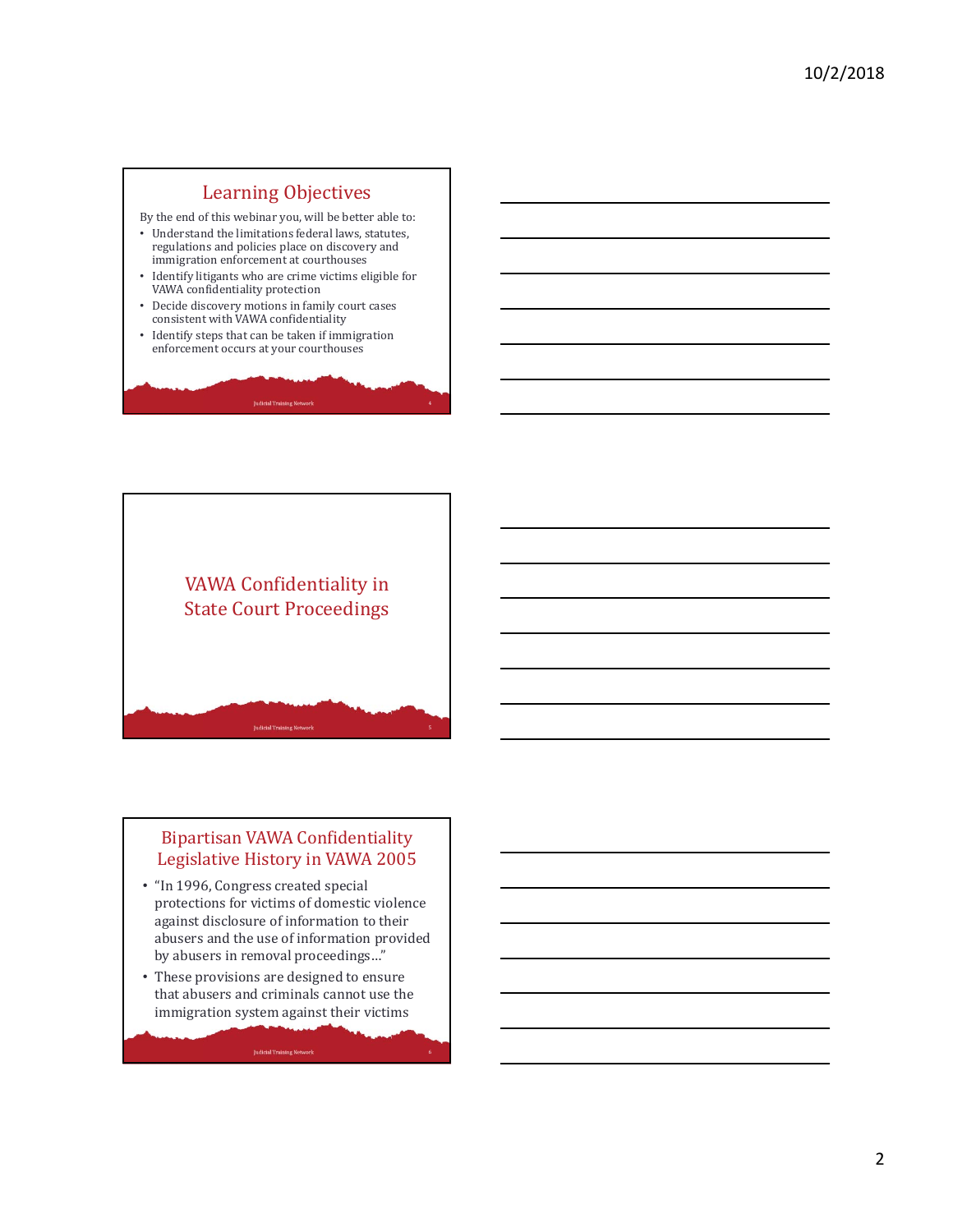#### Bipartisan VAWA Confidentiality Legislative History in VAWA 2005

• "This Committee wants to ensure that immigration enforcement agents and government officials covered by this section do not … rely on information furnished by or derived from abusers to apprehend, detain and attempt to remove victims of domestic violence, sexual assault and trafficking, as prohibited by section 384 of IIRIRA."





# VAWA Confidentiality Prongs

- **Abuser-Provided Information:** DHS, DOJ, and the State Department are barred from taking action against a victim based *solely* upon information provided by abusers and crime perpetrators (and their family members)
- **Location Prohibitions:** Enforcement locational prohibitions unless comply with specific statutory and policy safeguards
- **Non‐Disclosure:** Unless one of the enumerated exceptions apply,DHS, DOJ and the State Department cannot disclose VAWA information to anyone
	- VAWA self-petitioners, VAWA cancellation/suspension, T visa, U visa, Battered Spouse Waiver, Abused Visa Holder Spouses

**Judicial Training Network**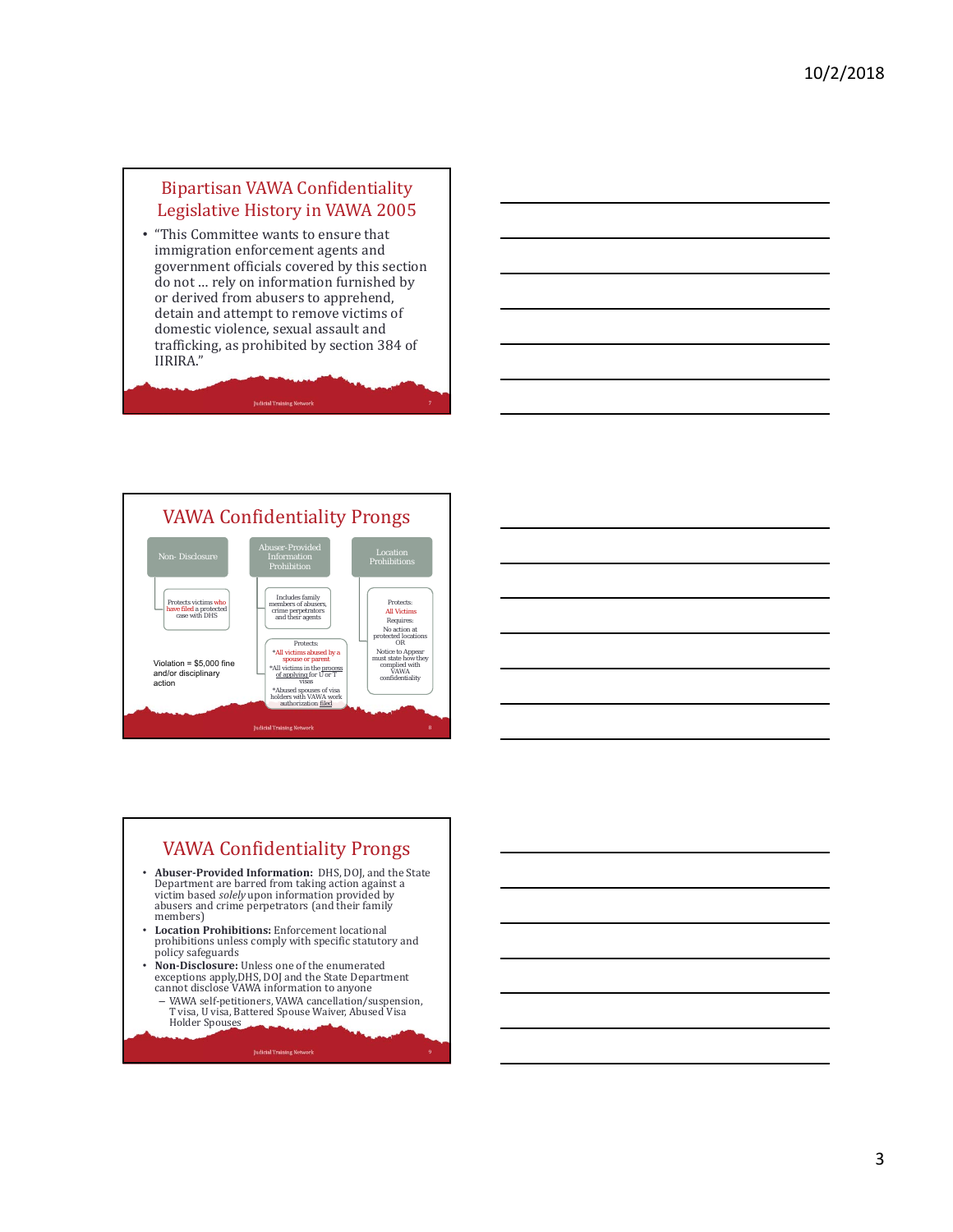#### Locational Prohibitions

- Enforcement actions are not to be taken unless the action is certified in advance through a specific process aimed at protecting victims:
	- A shelter
	- Rape crisis center
	- Supervised visitation center
	- Family justice center



- Victim services program or provider
- Community based organization
- Courthouse in connection with any
	- Protection order case, child custody case, civil or criminal case involving or related to domestic violence, sexual assault, trafficking, stalking

**Judicial Training Network** 

#### DHS VAWA Confidentiality Computer System

- Directs to check for "384" computer system flag that identifies victims who have already filed for or have been granted victim-based immigration relief
- Reminds immigration officers, agents, and
- attorneys about immigration law protections for – Survivors of domestic violence
- Crime victims survivors
- Human trafficking survivor

#### VAWA Confidentiality 384 Red Flag System and Prohibitions on Release of Information Apply to Following Cases

- VAWA self-petition VAWA self-petitioner
	-
	-
	- Battered spouse waivers VAWA Cuban Adjustment Act VAWA Haitian Refugee Immigration Fairness Act
- VAWA Nicaraguan Adjustment & Central American Relief Act VAWA cancellation of removal
- VAWA suspension of deportation
- U visa applicants
- T visa applicants<br>• VAWA work auth
- VAWA work authorization abused spouses of visa holder applicants

**Judicial Training Network**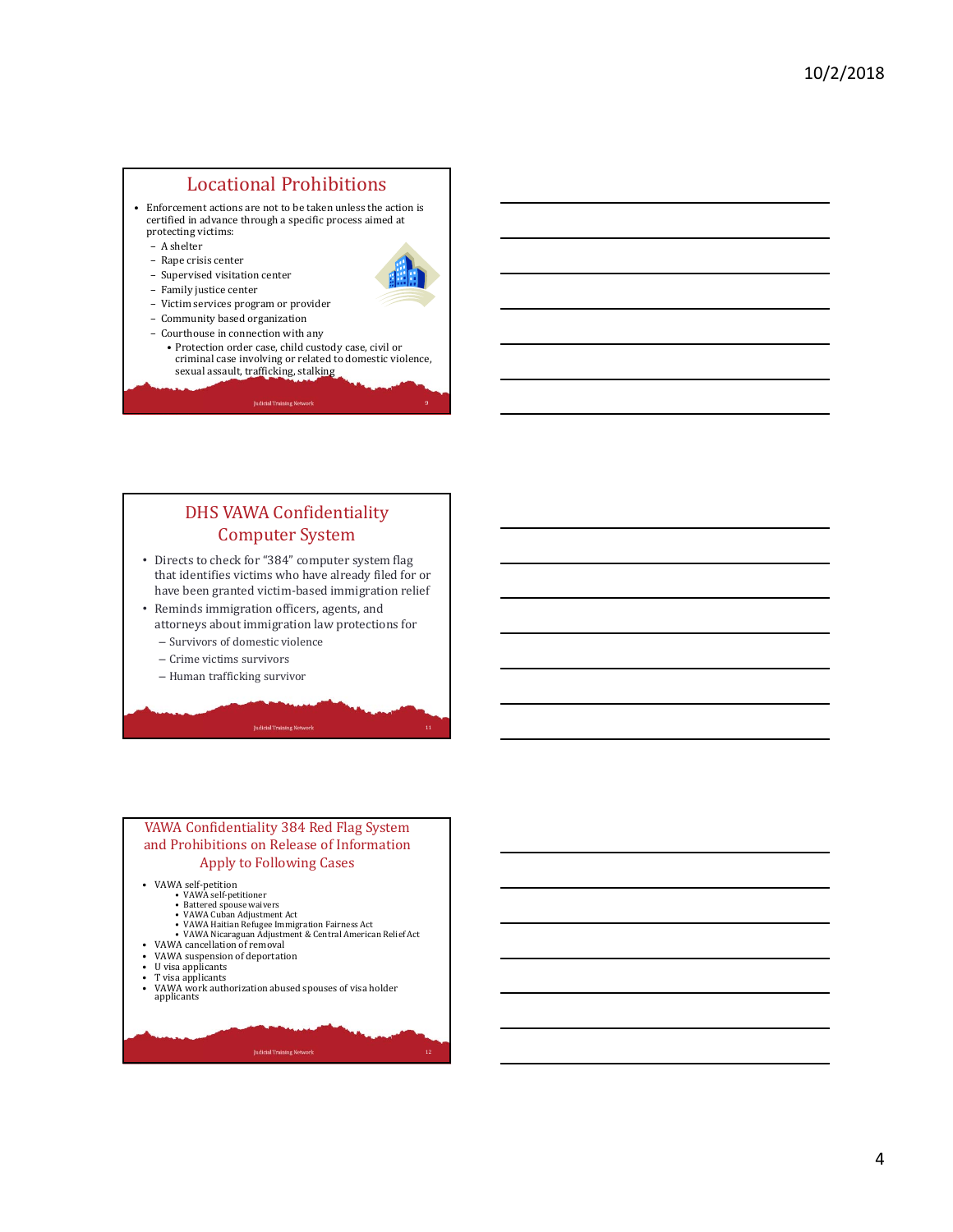# VAWA Confidentiality Violations

• Each violation



– \$5,000 fine for the individual • Violations also include making a false certifications in a Notice to Appear

– Disciplinary action and/or

• VAWA Confidentiality Enforcement Guidance CRCL (2008)



## Why is VAWA Confidentiality Important for State Courts?

- Promotes access to justice and just and fair outcomes in state courts
- Perpetrators may attempt to use state court discovery to obtain federal VAWA confidentiality protected information
- Prohibited immigration enforcement locations include courthouses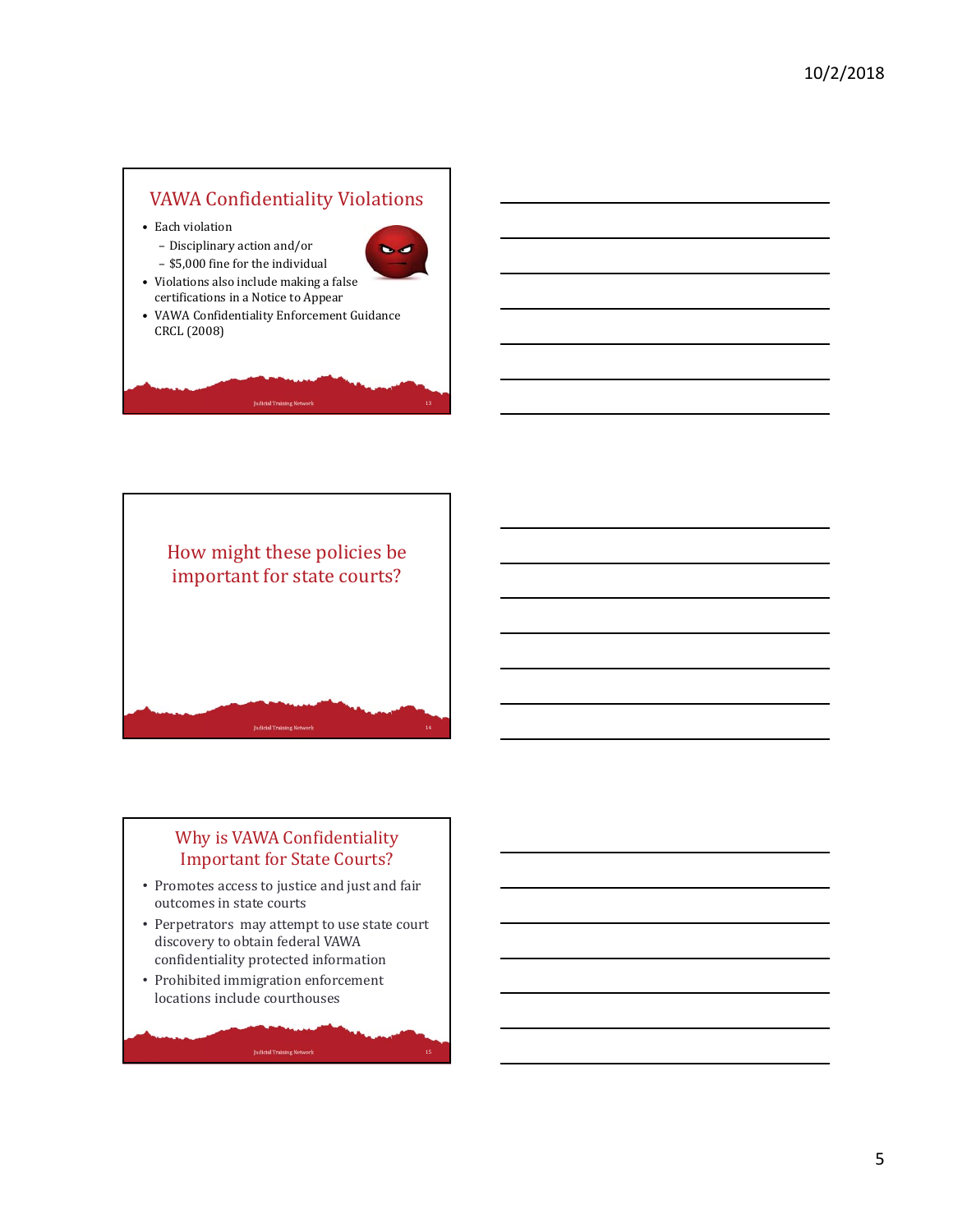

#### Protecting Information About a Survivor's Immigration Case

- Prohibits disclosure of any information about • The existence of a VAWA, T or U visa application
	- Information contained in the A file
- Helps survivors who have suffered
	- Battering or extreme cruelty
	- Human trafficking
	- Sexual assault, stalking and other U visa listed crimes
- Disclosure prohibited to all persons, not just the perpetrator

## Protecting Information About a Survivor's Immigration Case

- Disclosure prohibited to all persons, not just the perpetrator
- Protections apply from the time of filing permanently unless
	- Case denied on the merits
	- All appeal options have been completed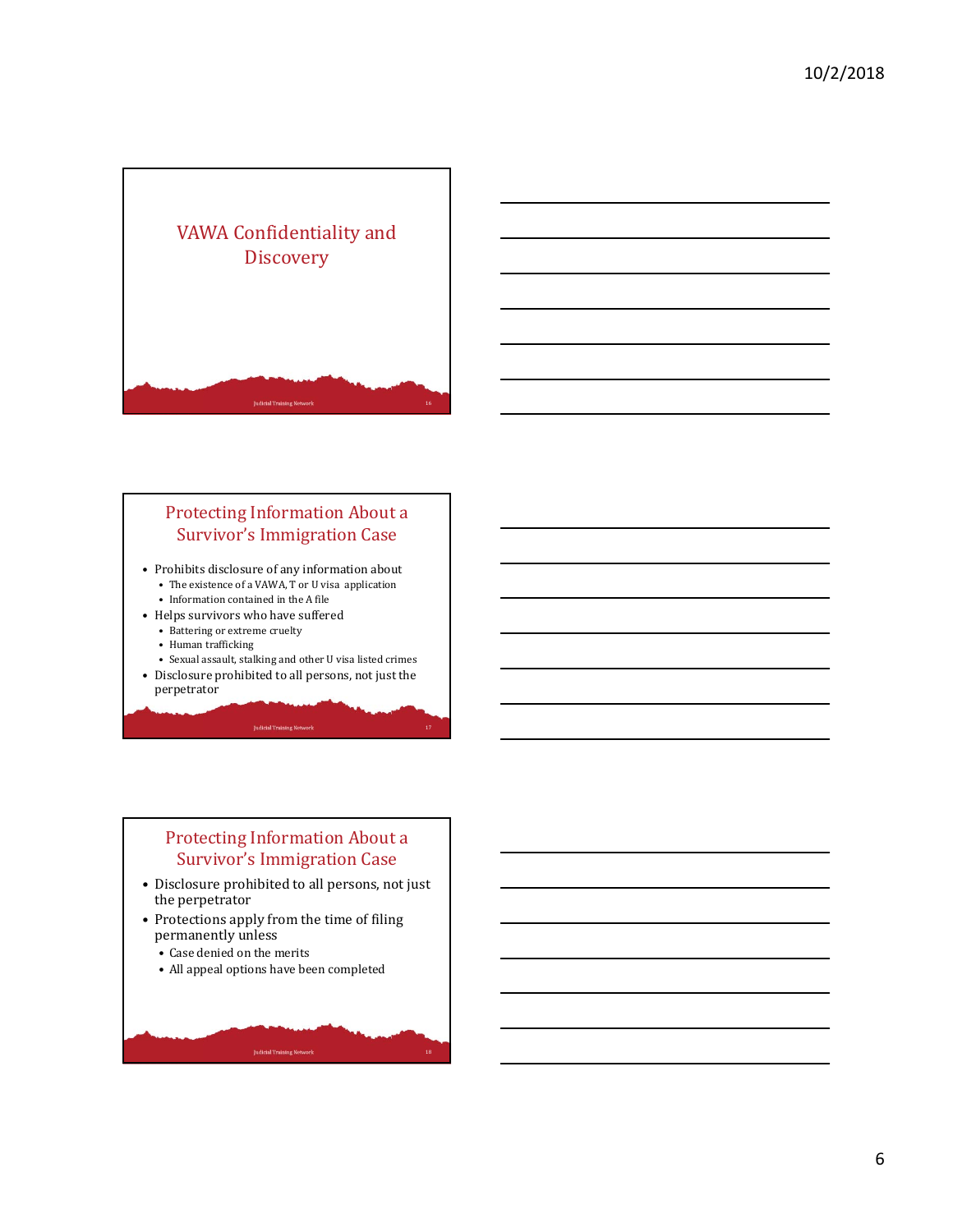

#### *Hawke v. Dep't of Homeland Security* (N.D. CA, 2008) – VAWA Self-Petition Case (Judicial review exception)

- VAWA Confidentiality Protects cases: • All cases unless denied on the merits
- Judicial exception applies to appeals of victim's immigration case
- Does not apply to civil or criminal court proceedings • 6th Amendment right to compulsory process does not
- permit access to absolutely privileged information
- "Primary purposes of the VAWA confidentiality provision, namely *to prohibit disclosure of confidential application materials* to the accused batterer"

# Exceptions to Disclosure

- All DHS instruction 002-02-001
	- Only "in a manner that protects the confidentiality of such information"
	- "Please note, defense counsel in state cases may sometimes attempt to make the entire A-file discoverable; however the entire file is not discoverable in its entirety under this exception"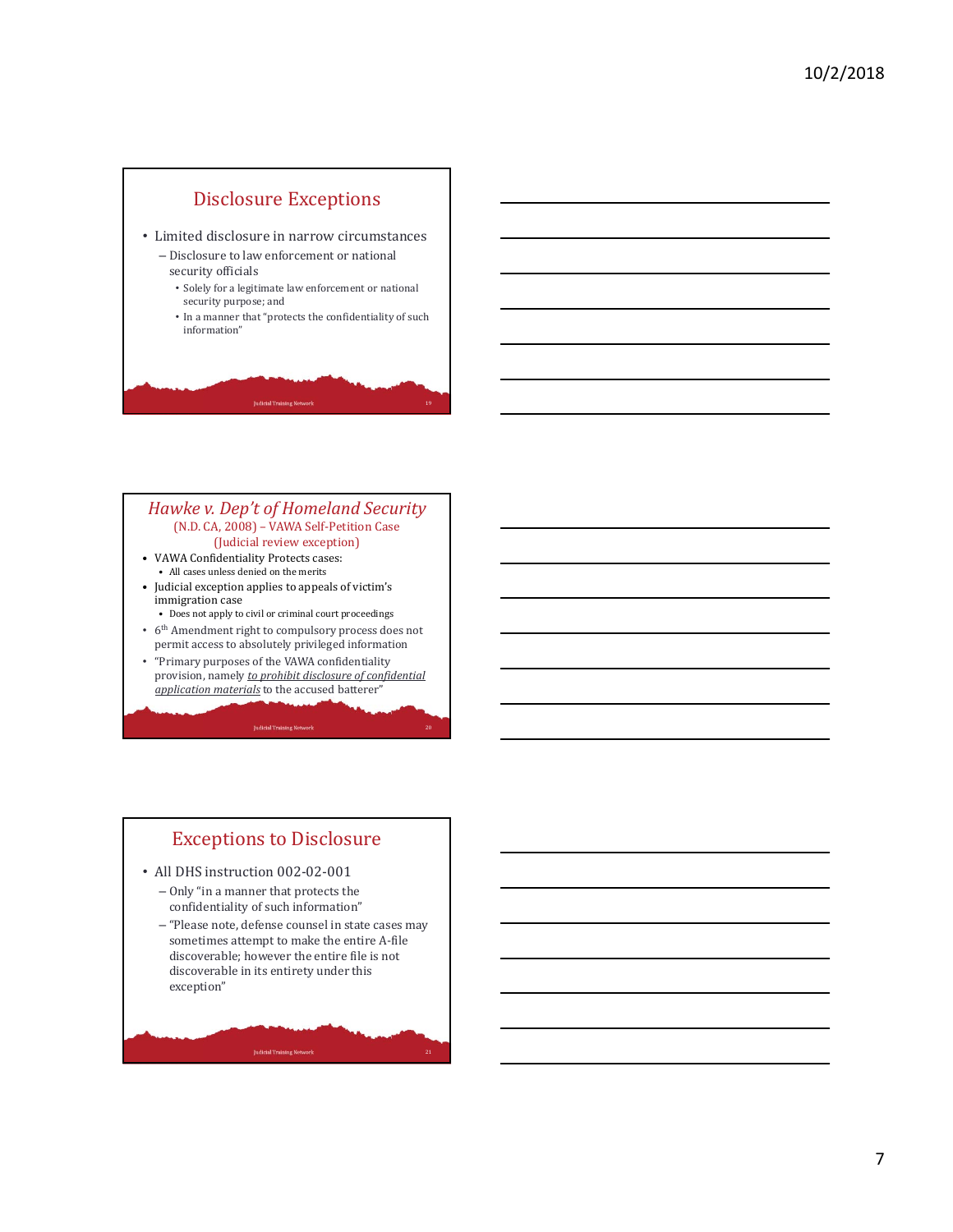## Federal VAWA Confidentiality Implementing Regulations

• 8 C.F.R. 214.14 (3)(2)

- "Agencies receiving information under this section, whether governmental or nongovernmental, are bound by the confidentiality provisions and other restrictions set out in 8 U.S.C. 1367"
- Chevron v NRDC (S. Ct. 1984)
	- Considerable weight and deference required of federal regulations

#### Demaj v Sakaj (D. Conn, 2012) –U Visa/Custody Case

- Although relevant to credibility and impeachment • Family court discovery barred as contrary VAWA
	- confidentiality purpose -- – Prevent disclosure of documents & information in a protected case file to alleged criminals
	- Stop perpetrator's actions to interfere with & undermine a victim's immigration case
- Seeking to obtain protected information through discovery in a custody case = interference with the victim's immigration case barred by the federal statute
- VAWA confidentiality applies to protect the case file contents, including in cases when
- The victim discloses in state court that DHS has approved her protected immigration case

#### **Judicial Training Netwo**

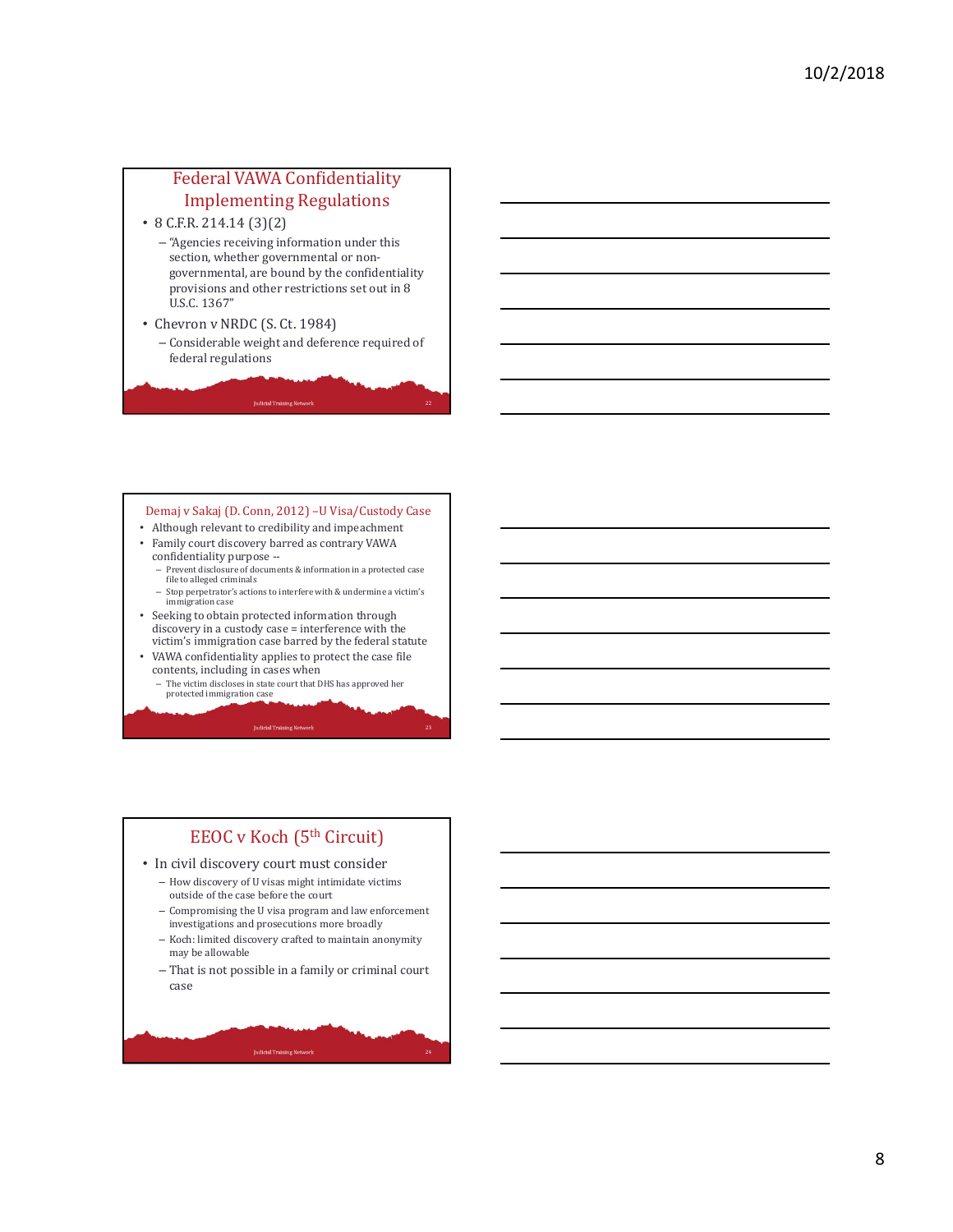#### State v. Marroquin-Aldana – Criminal Case

2014 ME 47, ¶ 20, 89 A.3d 519, 525

- "Insufficient justification" to disclose additional documentation when the defense had the certification form
- Provided defense opportunity to cross-examine victim and call credibility into question
- Court noted the "high level of protection" given to documents filed with immigration

#### People v. Alvarez Alvarez- Criminal Case No. G047701, 2014 WL 1813302, at \*5 (Cal. Ct. App. May 7, 2014), review denied (July 16, 2014)

- "The visa was a tangential, collateral issue, and allowing evidence about it invited speculation about the legal status…which was completely irrelevant to this case."
- The trial court was well within its discretion in excluding reference to the U visa

26

27

#### Eduardo and Clara: Discoverable or Not? Eduardo seeks discovery of: • Information contained in the victims VAWA self-petition case file in any state court case • Clara's immigration case file – Criminal case – Family court case • The U visa certification in a – Criminal Case – Family case • Information about the existence of Clara's VAWA self-petition or U visa case in a – Protection order or custody proceeding

- Criminal prosecution
-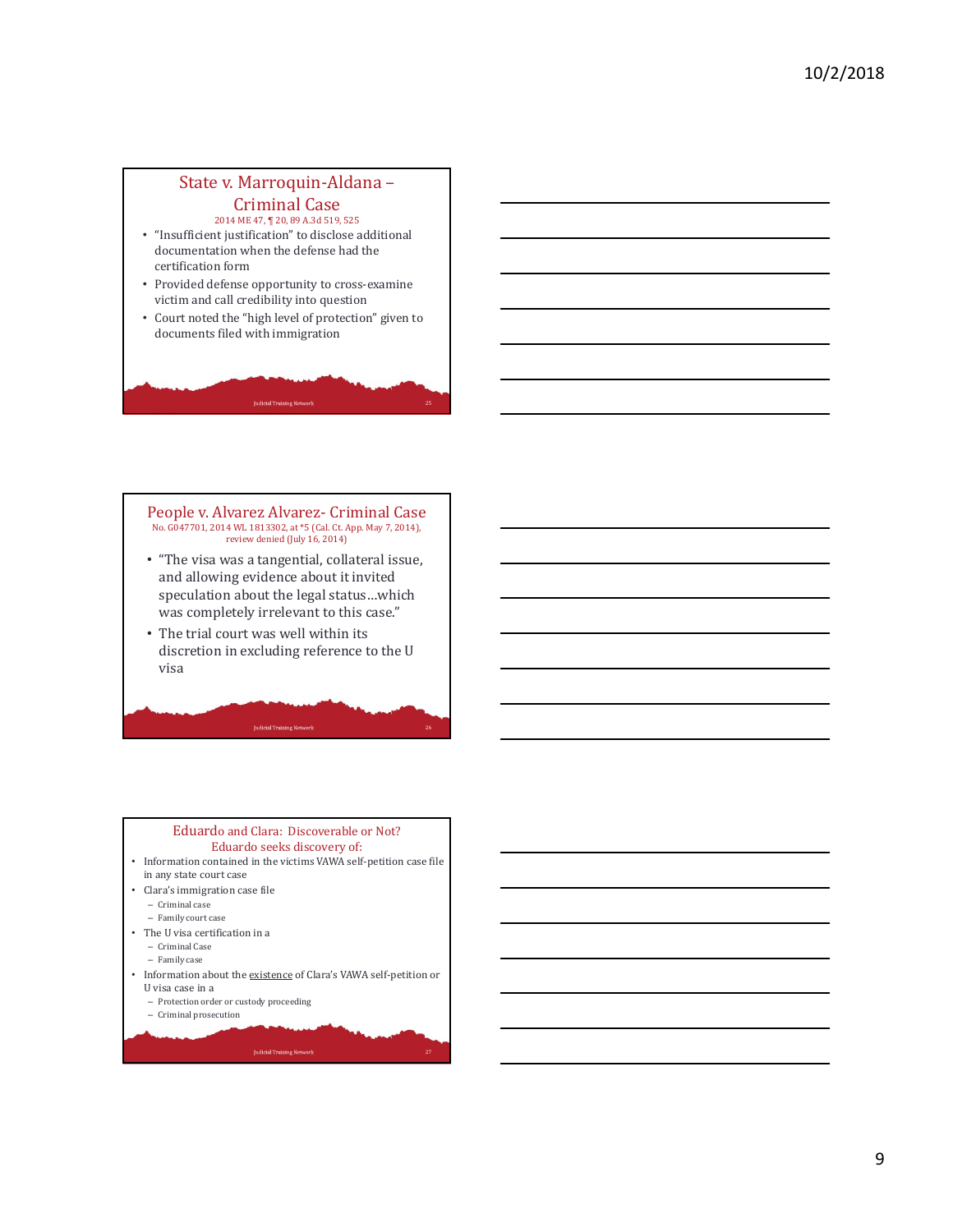

#### Bars Limiting Reliance Upon Information Provided by a Perpetrator

- The government cannot gather and/or use information provided solely by:
	- A domestic violence or child abuser
	- A sexual assault or stalking perpetrator
	- A trafficker
	- The perpetrator of any U visa listed crime
	- The perpetrator's family member
	- Other persons associated with the perpetrator
- To take an adverse action against a victim
- 8 U.S.C. 1367(a)(1)

#### Victims Protected by Non-Reliance Prohibition • No immigration case filing required – Domestic violence victims – Child abuse victims

- Immigrant parents of child abuse victims
- Victims of family violence perpetrated by another family member residing in the same household
- Victims in the process of filing
	- T Visas
	- U Visas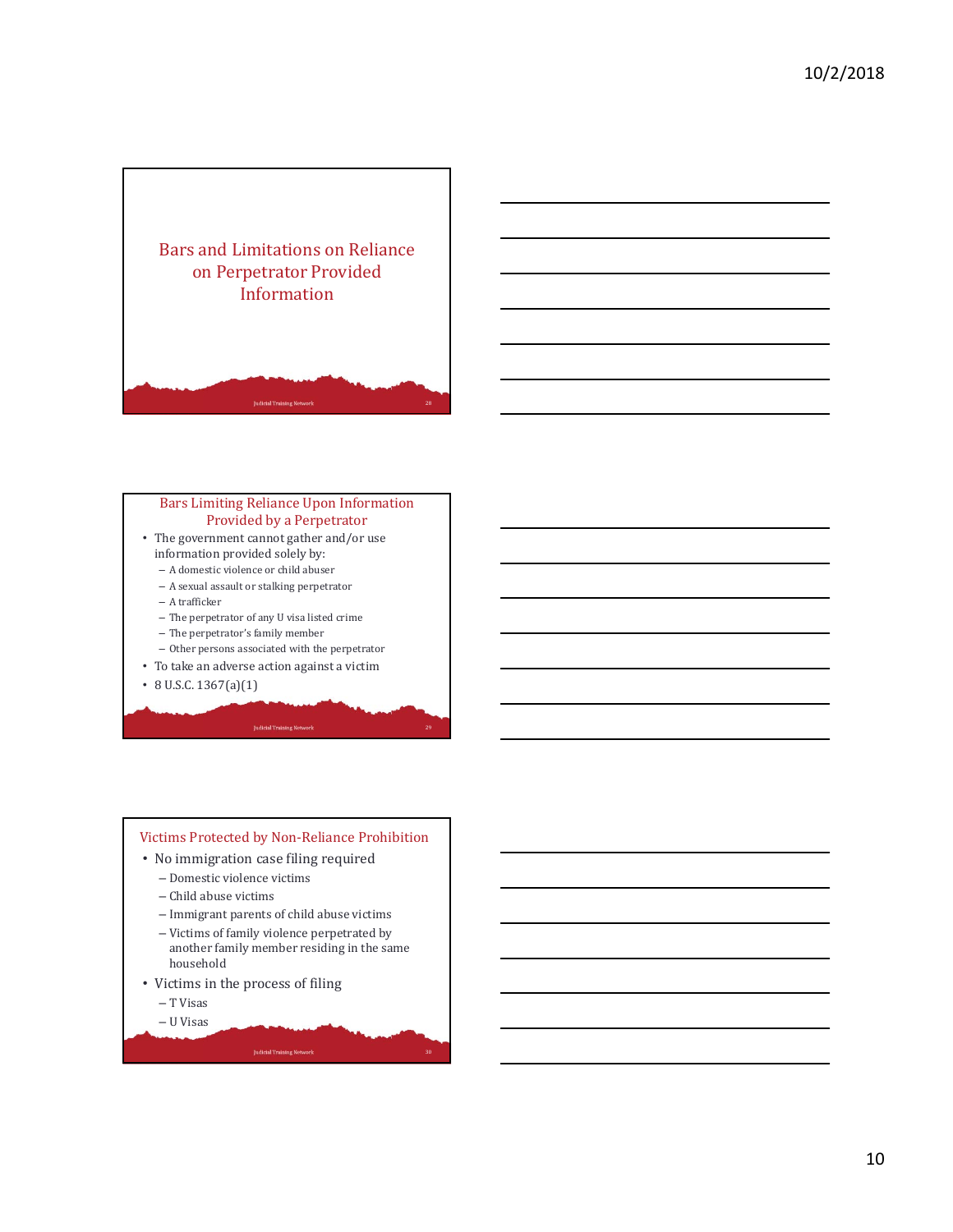#### Adverse Actions Include Using Perpetrator Provided Information To…

- Deny a victims immigration case
- Detain a victim
- Deport a victim
- Initiate an immigration enforcement action against a victim
- Seek out, question or detain a victim at a prohibited location, including courthouse

# All DHS Memo 002-02-001 • Adverse information about the victim from a prohibited source should be treated as "inherently suspect"

# All DHS Memo 002-02-001

• "Whenever a DHS officer or employee receives *adverse information* from a spouse, family member of a spouse, or unknown private individual, the employee will check the Central Index System (CIS) for the COA '384' flag. Employees will be sensitive to the fact that the alien at issue may be a victim and that a victim-abuser dynamic may be at play."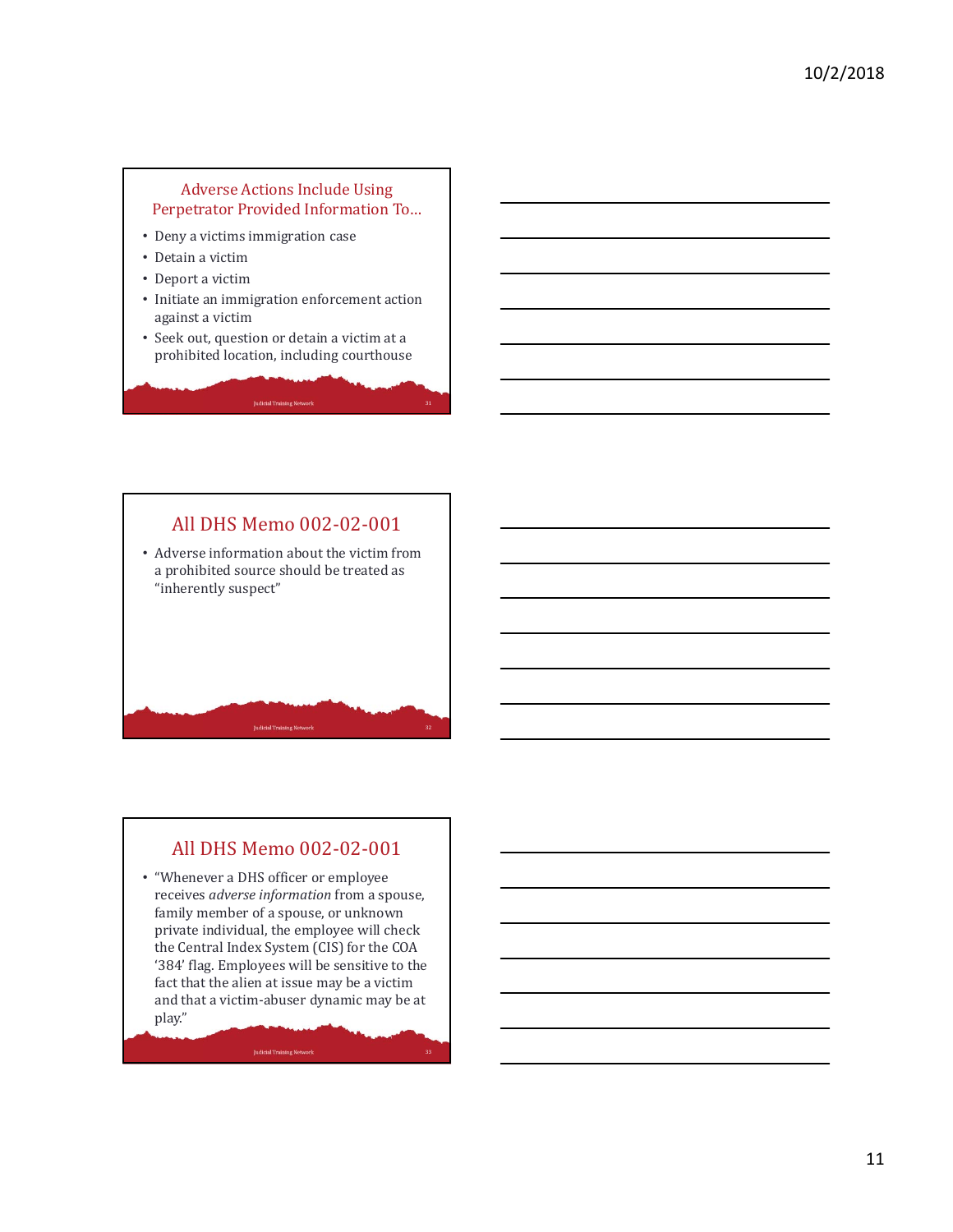## The perpetrator provided information bar

- Is enforced in a variety of ways
	- Complaints filed with the office of civil rights at the Department of Homeland Security
	- The prohibited sensitive locations bar

#### Prohibiting immigration enforcement at sensitive locations was designed to…

- Ensure that abusers and criminals cannot use the immigration system against their victims stopping victims from:
	- Accessing civil and criminal justice system help
	- Protection courthouses, family justice centers, and supervised visitation centers – Obtaining help from shelters, rape crisis
	- centers, victim services, and community-based organizations

**Judicial Training Network** 

## Locational Prohibitions

- Enforcement actions at VAWA Confidentiality protected sensitive locations actions are not to be taken:
	- "[A]bsent clear evidence that the alien is not entitled to victim-based benefits"
	- Actions taken must "be handled properly given that they may ultimately benefit from VAWA's provisions"
	- Officers are to follow a specific process aimed at protecting victims that includes obtaining advance permission from a supervisor or ICE general counsel for enforcement actions at statutorily protected sensitive locations
- John P. Torres and Marcy Forman, Interim Guidance Relating to Officer Procedure Following the Enactment of VAWA 2005 (January 22, 2007)

**Judicial Training Network**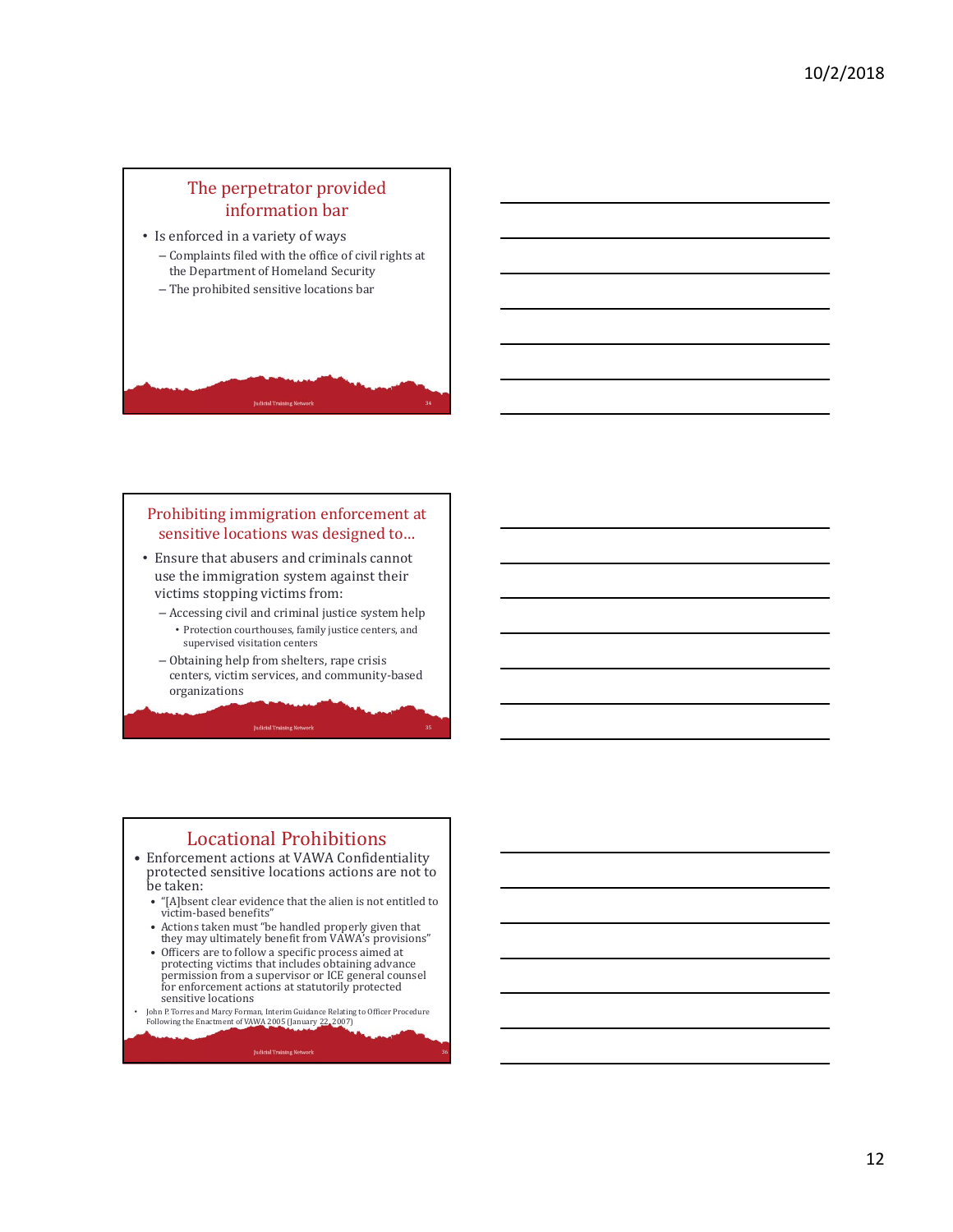#### VAWA Sensitive Location Prohibitions

- Enforcement actions are not to be taken unless the action specific procedures designed to protect victims are followed:
	- A shelter
	- Rape crisis center
	- Supervised visitation center – Family justice center



- Victim services program or provider – Community based organization
- Courthouse in connection with any
- Protection order case, child custody case, civil or criminal case involving or related to domestic violence, sexual assault, trafficking, stalking

VAWA confidentiality is likely violated when a DHS official comes to the courthouse in response to a "tip" from the perpetrator and arrests a victim who has come to court…….

- A. Seeking a protection order
- B. For a child custody case
- C. For an eviction case when the perpetrator stopped paying rent required in a protection order

**Judicial Training Network** 

- D. As a State's witness in a criminal case
- E. All of the above

#### Are Courthouses Sensitive Locations?

- Courthouses are not considered sensitive locations
- Exception: VAWA confidentiality statues and DHS policies treat courthouses as sensitive locations with regard to victims
- DHS required to certify to the immigration judge that VAWA confidentiality not violated – Immigration case can be dismissed

**Judicial Training Network**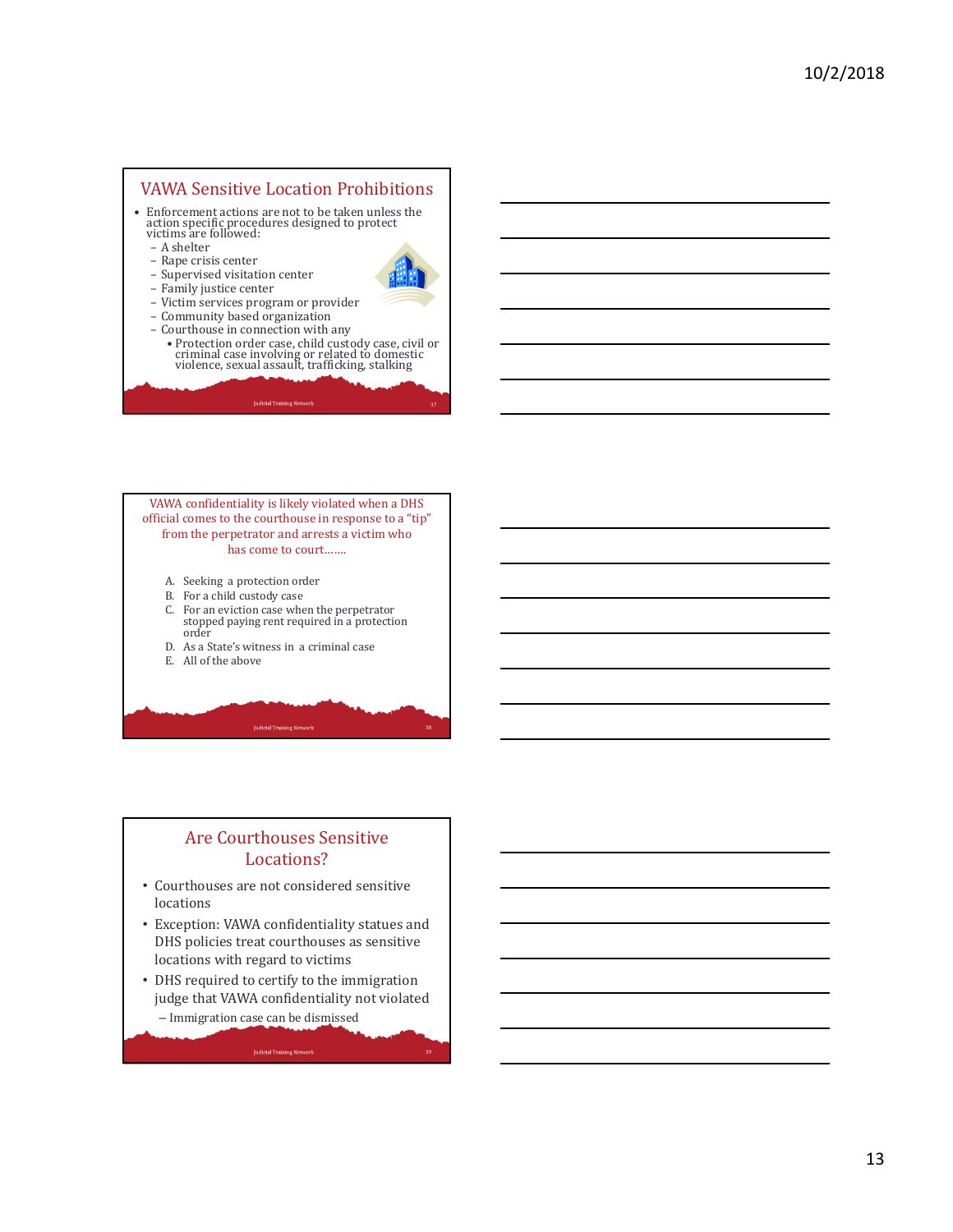# Additional Protections for All Immigrants

- Sensitive Location Protections
- Immigration and Customs Enforcement (ICE) Limitations on Courthouse Enforcement
- Victims receive – These protections + VAWA confidentiality

#### Sensitive Locations

- Enforcement actions by ICE and CBP are not to occur or be focused at sensitive locations: – Schools
	- Medical treatment and health care facilities
	- Places of worship
	- Religious or civil ceremonies: e.g. weddings, funerals
	- During a public demonstration: e.g., march, rally, parade
- Very limited exceptions: – Exigent circumstances
	- Prior approval by a designated supervisor
	- Other law enforcement action led ICE/CBP there

#### January 2018 ICE Courthouse Enforcement Policy: Targeted Immigrant Limitation

- Civil immigration enforcement at courthouses will only occur when
	- ICE officers have information that leads them to believe that a *targeted immigrant* will be present at a courthouse
- To be targeted an immigrant must
	- Have criminal conviction(s)
	- Be gang members
	- Be a threat to national security or public safety
	- Have been ordered removed and failed to depart, or
	- Have re-entered the country illegally after being removed

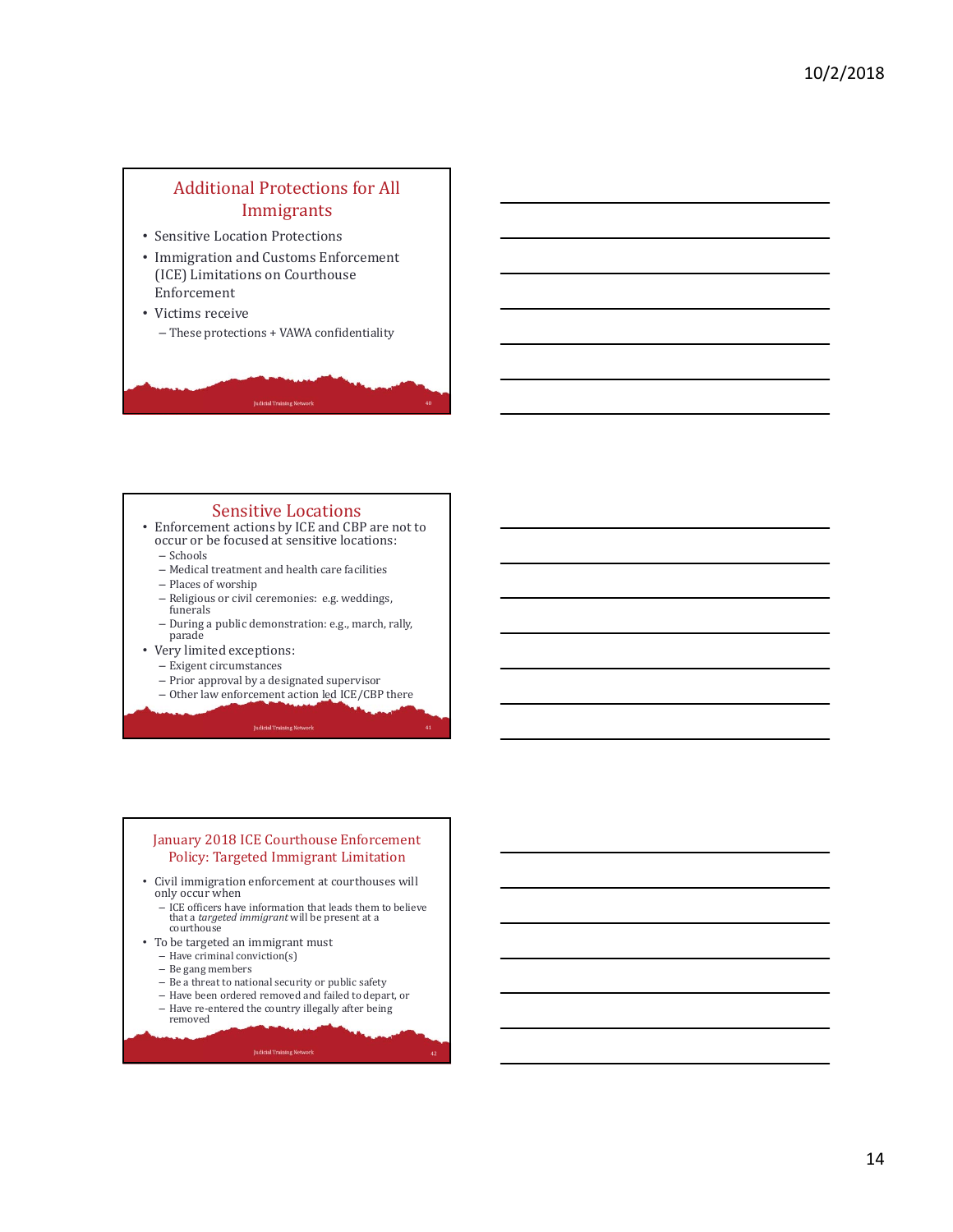

#### Civil Immigration Enforcement Action Defined

• Action by immigration enforcement action regarding an individual to:

- Apprehend
- Arrest
- Interview
- Stop
- Search

# January 2018 Policy: Avoid Non-Criminal Proceedings

- Avoid enforcement in courthouses or areas within a courthouse that are dedicated to noncriminal proceedings
	- Applies to courts and cases
	- Family cases
	- Civil cases
- Requires Field Office Director/Special Agent in Charge Approval
	- Will involve screening for VAWA confidentiality protected victim's cases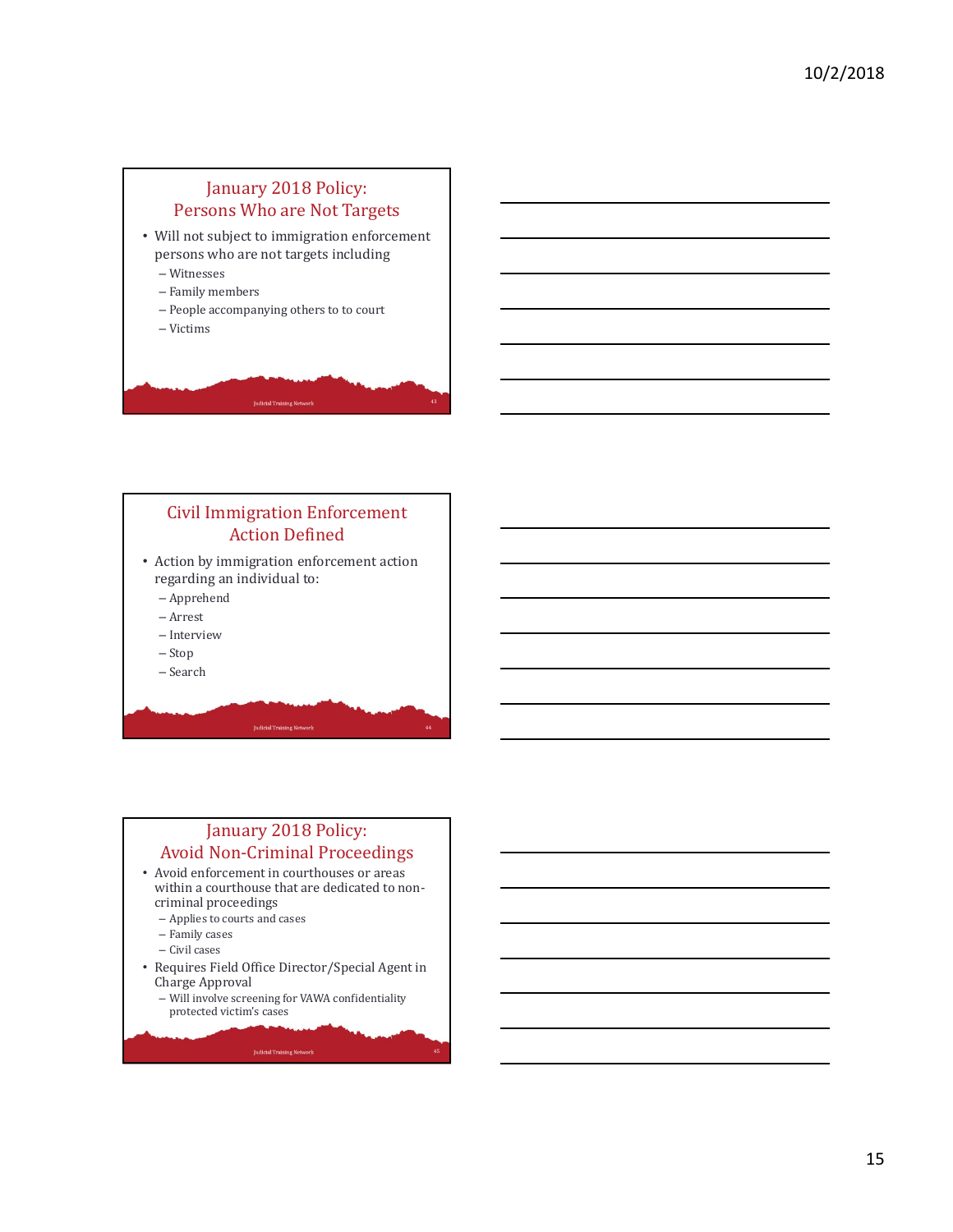#### Policy Directives: Immigration Enforcement at Courthouses

- Civil enforcement actions at courthouses will be planned
- Minimize impact on court proceedings
- Take place in non-public areas
- Be conducted in collaboration with court staff and security
- Use non-public entrances and exits
- Substantial efforts will be made to not alarm the public



# Steps Courts Are Taking<br>• Restrict activities that interfere with courtroom operations

- 
- Enforcement restricted to non-public areas of the courthouse\* • Courts ask ICE to coordinate with court security staff and use of
- non-public entrances & exits\*
- Some courts do not allow ICE into courtrooms
- No enforcement in civil and family proceedings absent written authorization from ICE Field Office Director or Special Agent in Charge\*
- No interruptions during court proceedings or until case is completed
- No enforcement against victims, witnesses, family members, people accompanying others to court\*
- Call courthouse security if ICE fails to comply with court orders